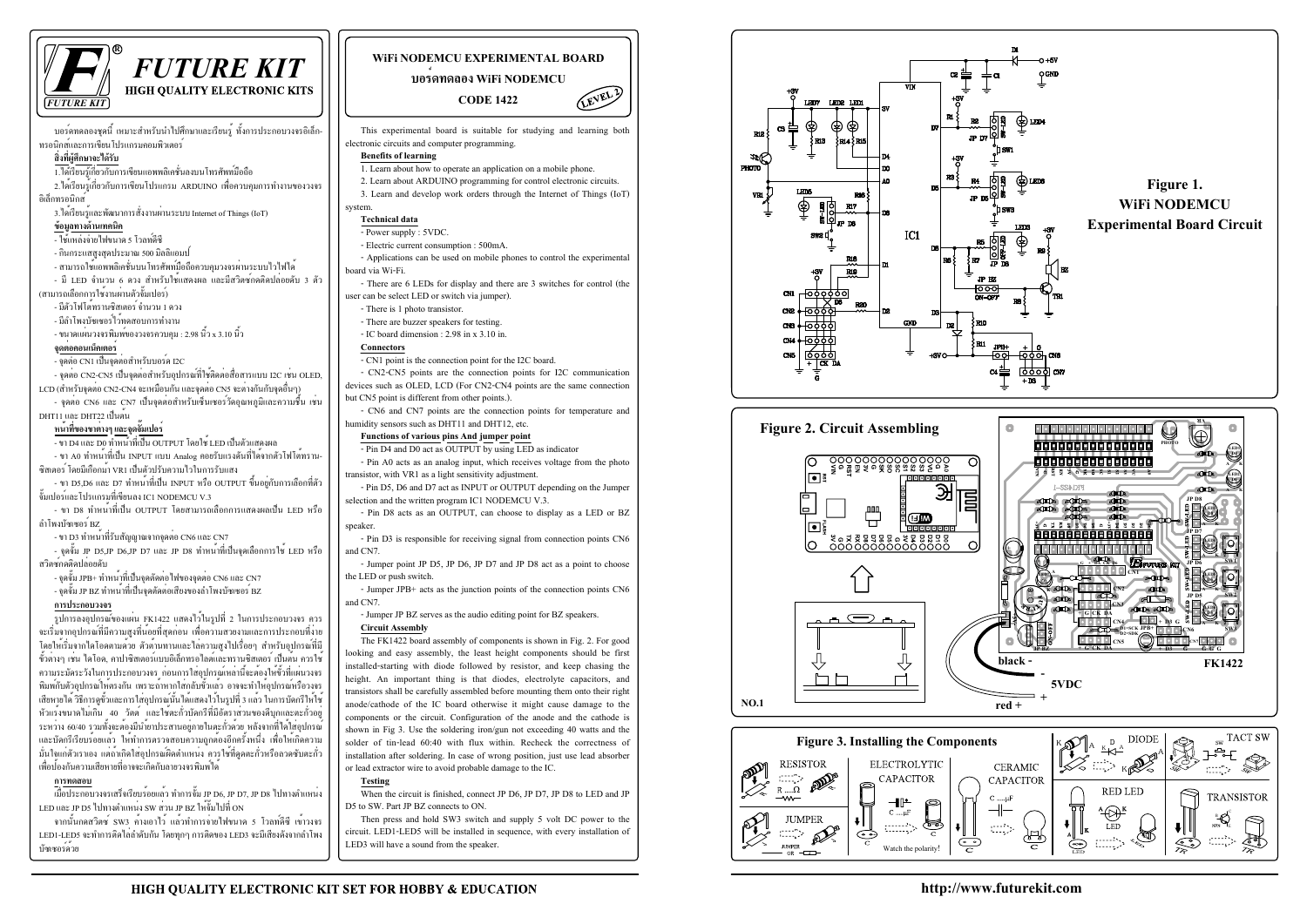**โค้ดควบคุมบอร์ดทดลอง SOURCE CODE OF EXPERIMENTAL BOARD (สามารถดาวน์โหลดโค้ดนี้ได้ที่ www.futurekit.com) (This code can be download at www.futurekit.com)**

1 | #define BLYNK\_PRINT Serial2 | #include <ESP8266WiFi.h>3 | #include <BlynkSimpleEsp8266.h>4 | #include <ESP8266WebServer.h> $5$  | #include <EEPROM.h> 6 | 7 | ESP8266WebServer server(80);8 | 9 | #define ry1 D4 10 | #define ry2 D0 11 | #define ry3 D812 | #define ry4 D7 13 | #define ry5 D6 14 |  $15$  | char auth $[] = "xxxxxxxxx'':$  //Blynk auth token  $16$  | char ssid[] = "xxxxxxxxxxx"; //WiFi SSID  $17 | char pass[] = "xxxxxxxxx'';$  //WiFi password 18 | 19 | #include <DHT.h> // Include DHT sensor library20 | #define DHTTYPE DHT11 // Define type of sensor 21 | #define DHTPIN D3 // Define connected pin 22 | DHT dht(DHTPIN, DHTTYPE, 15); // Initial DHT sensor 23 | BlynkTimer timer;24 | void sendSensor() $25 |$ 26 | float t=dht.readTemperature(); 27 | float h=dht.readHumidity(); 28 | 29 | int adc = analogRead(A0); 30 | Blynk.virtualWrite(V10, t);31 | Blynk.virtualWrite(V11, h);32 | Blynk.virtualWrite(V12, adc); 33 | }34 | 35 | void setup()36 | { 37 | pinMode(ry1,OUTPUT);38 | pinMode(ry2,OUTPUT);39 | pinMode(ry3,OUTPUT);40 | pinMode(ry4,OUTPUT); 41 | pinMode(ry5,OUTPUT); 42 | 43 | Serial.begin(115200);44 | EEPROM.begin(512);45 | delay(10);46 |

47 | Blynk.begin(auth, ssid, pass);48 | dht.begin();49 | timer.setInterval(1000L, sendSensor); 50 | Blynk.syncVirtual(V1, V2, V3, V4,V5);51 | }52 |  $53$  | void loop() 54 | {55 | Blynk.run();  $56$  | timer.run $()$ : 57 | }58 | 59 | BLYNK\_WRITE(V5)60 | {61 | digitalWrite(ry5, param.asInt());  $62 |$ } 63 | 64 | BLYNK\_WRITE(V1) $65 |$ 66 | digitalWrite(ry1, param.asInt());  $67 |$ } 68 | 69 | BLYNK\_WRITE(V2)70 | {71 | digitalWrite(ry2, param.asInt()); 72 | }73 | 74 | BLYNK\_WRITE(V3)75 | {76 | digitalWrite(ry3, param.asInt()); 77 | }78 | 79 | BLYNK\_WRITE(V4)80 | {81 | digitalWrite(ry4, param.asInt()); 82 | }83 | 84 | BLYNK\_WRITE(V0) $85 |$ 86 | digitalWrite(ry1, HIGH);87 | digitalWrite(ry2, HIGH); 88 | digitalWrite(ry3, LOW); 89 | digitalWrite(ry4, LOW); 90 | digitalWrite(ry5, LOW); 91 | 92 | Blynk.virtualWrite(V1,1); 93 | Blynk.virtualWrite(V2,1); 94 | Blynk.virtualWrite(V3,0); 95 | Blynk.virtualWrite(V4,0); 96 | Blynk.virtualWrite(V5,0); 97 | }

**คำอธิบายโค้ดควบคุมบอร์ดทดลอง บรรทัดที่ 2-5** เรียกใช้ไลบอรี่ ESP8266WiFi.h, BlynkSimpleEsp8266.h, ESP8266WebServer.h และ EEPROM.h **บรรทัดที่ 7** สร้างออปเจ็ค server เพิ่มเริ่มใช้งาน Web Server ที่พอร์ต 80**บรรทัดที่ 9** กำหนดให้ ry1 เท่ากับขา D4 **บรรทัดที่ 10** กำหนดให้ ry2 เท่ากับขา D0 **บรรทัดที่ 11** กำหนดให้ ry3 เท่ากับขา D8 **บรรทัดที่ 12** กำหนดให้ ry4 เท่ากับขา D7 **บรรทัดที่ 13** กำหนดให้ ry5 เท่ากับขา D6 **บรรทัดที่ 15** ใส่รหัส TOKEN จากโปรแกรม Blynk ลงในช่อง "xxxxxxxxxx" **บรรทัดที่ 16** ใส่ชื่อ SSID ของ WiFi ที่เราต้องการเชื่อมต่อ ลงในช่อง "xxxxxxxxxx" **บรรทัดที่ 17** ใส่รหัสผ่านของ WiFi ที่เราต้องการเชื่อมต่อ ลงในช่อง"xxxxxxxxxx" **บรรทัดที่ 19** เรียกใช้ไลบอรี่ DHT.h **บรรทัดที่ 20** กำหนดการใช้เซ็นเซอร์ DHT11 กับบอร์ดทดลอง **บรรทัดที่ 21** กำหนดขารับข้อมูลของเซ็นเซอร์ DHT11 คือขา D3**บรรทัดที่ 22** เริ่มต้นการใช้งานเซ็นเซอร์ DHT11**บรรทัดที่ 23** เปิดใช้งานฟังก์ชั่น BlynkTimer **บรรทัดที่ 24** สร้างฟังค์ชั่นย่อย sendSensor ใช้สำหรับอ่านค่าอุณหภูมิ, ความชื้นและค่า adc เพื่อส่งไปยังโปรแกรม Blynk บนโทรศัพท์มือถือ**บรรทัดที่ 26** กำหนดให้ตัวแปร t คือ ค่าของอุณหภูมิที่อ่านได้

librery Line 2-5 Load the librery ESP8266WiFi.h BlynkSimpleEsp8266.h, ESP8266WebServer.h and EEPROM.h.**Line 7** Set web server port number to 80.**Line 9** Assign ry1 to D4 pin. **Line 10** Assign ry2 to D0 pin.**Line 11** Assign ry3 to D8 pin.**Line 12** Assign ry4 to D7 pin. **Line 13** Assign ry5 to D6 pin.Line 15 Put your TOKEN code from Blynk program to "xxxxxxxxxx" Line 16 Put your SSID of your WiFi to "xxxxxxxxxx". Line 17 Put your password of WiFi to "xxxxxxxxxx" **Line 19** Load DHT.h librery.Line 20 Setting for using the sensor DHT11 with the experiment board.**Line 21** Determine the data receiving pin of DHT11 is D3 pin.**Line 22** Getting Started with the DHT11 Sensor.**Line 23** Enable the BlynkTimer function.**Line 24** Create sendSensor sub-function for reading temperature, humidity and adc values to send to Blynk program on mobile phone.Line 26 Set the variable "t" to be the temperature value. Line 27 Set the variable "h" to be the moisture value. **Line 29** Set the variable "adc" to the value of the number read from pin A0.program on your mobile phone.program on your mobile phone.**Line 35** Create the setup function.**Line 37-41** Assign output variable to ry1,ry2,ry3,ry4 and ry5.**Line 43** Getting started with UART at a speed of 115200.phones.**Line 48** Start contacting the DHT11 sensor.**Line 49** Read values from the DHT11 sensor every 5 seconds.**Line 50** Connect with the Blnyk program with V1-V5.**Line 53** Create the loop function.runs according to the status on the button of the Blnyk program.**Line 56** Check the function every 1 second.**Line 64-82** Specify the operation of LED1-LED5 to be on or off.According to the status of the V1-V5 button on the Blnyk program.Line 84-97 When the V0 button is pressed on the Blnyk program, the LED1-LED5 will turn off completely with the status of button V1-V5 having the state of OFF.

#### **DESCRIPTION OF SOURCE CODE**

|    | บรรทัดที่ 27 กำหนดให <sup>้</sup> ตัวแปร h คือ คาของความชื้นที่อานได <sup>้</sup><br>บรรทัดที่ 29 กำหนดให <sup>้</sup> ตัวแปร adc คือ คาของตัวเลขที่อ่านได <sup>้</sup> จากขา A0 |
|----|----------------------------------------------------------------------------------------------------------------------------------------------------------------------------------|
|    | บรรทัดที่ 30 สงคาตัวแปร t ไปที่ตำแหน <b>่ง V10 ของโปรแกรม Blynk บน</b>                                                                                                           |
|    | โทรศัพท <i>์</i> มือถือ                                                                                                                                                          |
|    | บรรทัดที่ 31 สงคาตัวแปร h ไปที่ตำแหนง V11 ของโปรแกรม Blynk บน                                                                                                                    |
|    | โทรศัพท <i>์</i> มือถือ                                                                                                                                                          |
|    | บรรทัดที่ 32 สงคาตัวแปร adc ไปที่ตำแหน <b>่</b> ง V12 ของโปรแกรม Blynk                                                                                                           |
|    | บนโทรศัพท์มือถือ                                                                                                                                                                 |
|    | บรรทัดที่ 35 สร <sup>้</sup> างฟังก <sup>์</sup> ชั่น setup                                                                                                                      |
|    | <b>บรรทัดที่ 37-41</b> กำหนดให <sup>้</sup> ry1,ry2,ry3,ry4 และ ry5 เป็นขา OUTPUT                                                                                                |
| J  | บรรทัดที่ 43 เริ่มต <sup>้</sup> นใช <sup>้</sup> งาน UART ค <sup>ั</sup> วยความเร็ว 115200                                                                                      |
|    | บรรทัดที่ 47 เริ่มติดต <sup>่</sup> อใช <sup>้</sup> งานกับโปรแกรม Blynk บนโทรศัพท <i>์</i> มือถือ                                                                               |
| J  | บรรทัดที่ 48 เริ่มติดต <sup>่</sup> อกับเซ็นเซอร <i>์</i> DHT11                                                                                                                  |
|    | บรรทัดที่ 49 ทำการอานคาจากเซ็นเซอร <i>์</i> DHT11 ทุกๆ 1 วินาที                                                                                                                  |
| 1  | บรรทัดที่ 50 กำหนดการติดต <sup>่</sup> อกับโปรแกรม Blnyk กับปุ <sup>่</sup> ม V1-V5                                                                                              |
|    | บรรทัดที่ 53 สร <sup>้</sup> างฟังก <sup>์</sup> ชั่น loop                                                                                                                       |
|    | บรรทัดที่ 55 เริ่มติดต <sup>่</sup> อกับโปรแกรม Blnyk และบอร <sup>์</sup> ดทดลองทำงานตาม                                                                                         |
|    | ิสถานะบนปุ่มของโปรแกรม Blnyk                                                                                                                                                     |
|    | บรรทัดที่ 56 ตรวจสอบการทำงานทุกๆ 5 วินาที                                                                                                                                        |
|    | บรรทัดที่ 64-82 กำหนดการทำงานของ LED1-LED5 ให <sup>้</sup> ติดหรือดับ ตาม                                                                                                        |
|    | ิสถานะของปุ่ม V1-V5 บนโปรแกรม Blnyk                                                                                                                                              |
| ì, | บรรทัดที่ 84-97 เมื่อมีการกดปุ่ม V0 บนโปรแกรม Blnyk ตัว LED1-                                                                                                                    |
|    | LED5 จะดับทั้งหมด พร <sup>้</sup> อมกับสถานะของปุ่ม V1-V5 มีสถานะเป็น OFF                                                                                                        |
|    |                                                                                                                                                                                  |
|    |                                                                                                                                                                                  |
|    |                                                                                                                                                                                  |
|    | Line 30 Send the variable "t" to the V10 location of the Blynk                                                                                                                   |
|    | program on your mobile phone.                                                                                                                                                    |
|    | Line 31 Send the variable "h" to the V11 location of the Blynk                                                                                                                   |
|    | program on your mobile phone.                                                                                                                                                    |
|    | Line 32 Send the variable "adc" to the V12 location of the Blynk                                                                                                                 |
|    | program on your mobile phone.                                                                                                                                                    |
|    | <b>Line 35</b> Create the setup function.                                                                                                                                        |
|    | Line 37-41 Assign output variable to ry1,ry2,ry3,ry4 and ry5.                                                                                                                    |
|    | Line 43 Getting started with UART at a speed of 115200.                                                                                                                          |
| 0  | Line 47 Start working with the Blynk program on your mobile                                                                                                                      |
|    | phones.                                                                                                                                                                          |
|    | Line 48 Start contacting the DHT11 sensor.                                                                                                                                       |
|    | Line 49 Read values from the DHT11 sensor every 5 seconds.                                                                                                                       |
|    | <b>Line 50</b> Connect with the Blnyk program with $V1-V5$ .                                                                                                                     |
| ıt | Line 53 Create the loop function.<br>Line 55 Connect to the Blnyk program and the experiment board                                                                               |
|    |                                                                                                                                                                                  |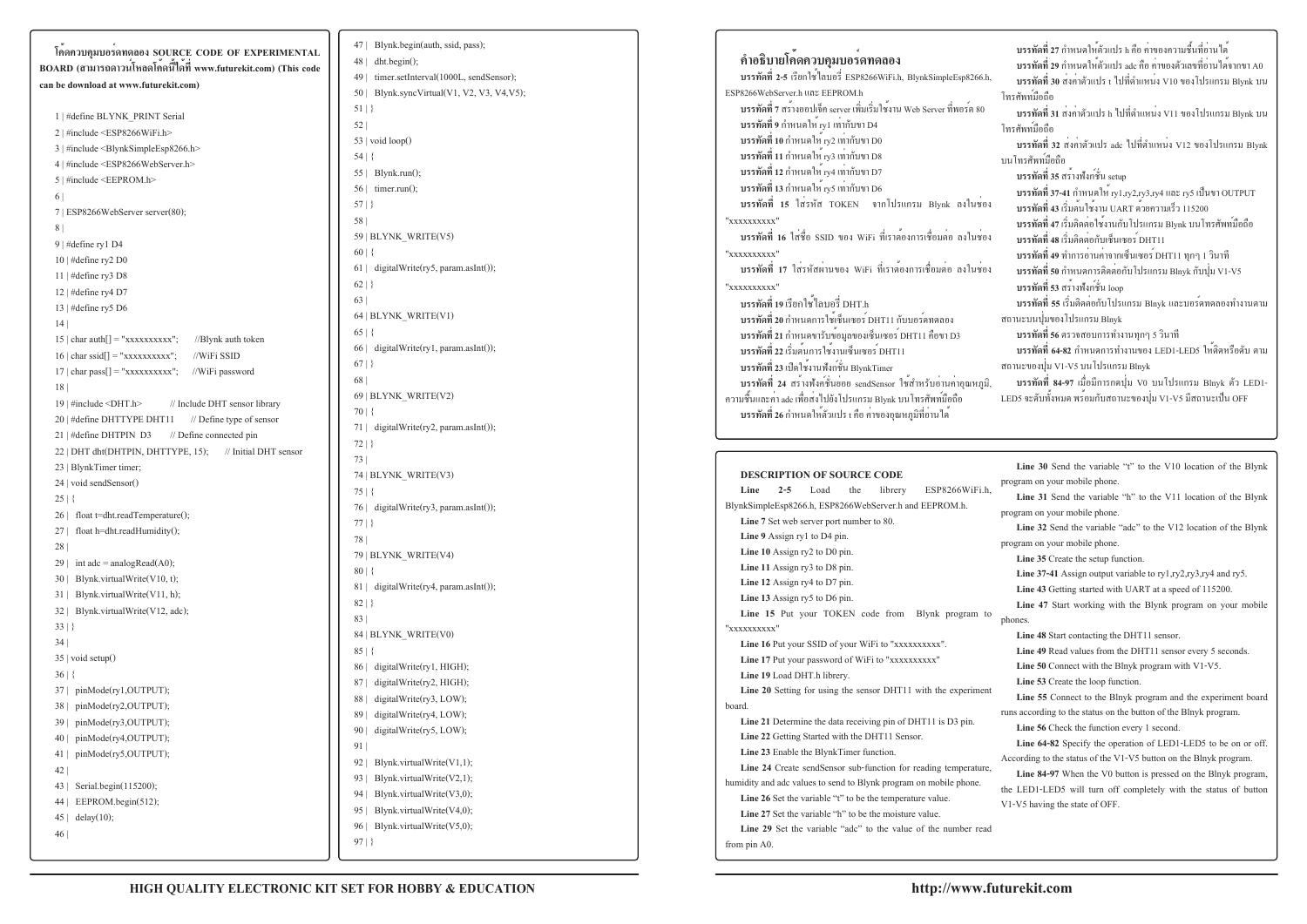# **การติดตั้งแอปพลิเคชั่น BLYNK**

แอปพลิเคชั่น BLYNK เป็นแอปพลิเคชั่นที่แจกให้ใช้ฟรีทั้งระบบ IOS และระบบ ANDROID ทำให้ได้รับความนิยมอย่างรวดเร็ว นอกจาก นั้นแอปพลิเคชั่น BLYNK ยังมีหน้าจออินเตอร์เฟชที่ใช้งานง่ายและ ครอบคลุมการใช้งานเป็นอย่างมาก การค้นหาแอปพลิเคชั่น ให้ค้นหาใน ชื่อ "BLYNK" จากรูปที่ 4 จะแสดงแอปพลิเคชั่น BLYNK ใน PLAY STORE ของระบบ ANDROID









The BLYNK application is a free application for both IOS and ANDROID systems, making it popular quickly. In addition, the BLYNK application has an inter-interface screen that it is easy to use and covers a lot. To search for an application, search for "BLYNK" in the picture. Figure 4 shows the BLYNK application in the ANDROID PLAY STORE system.